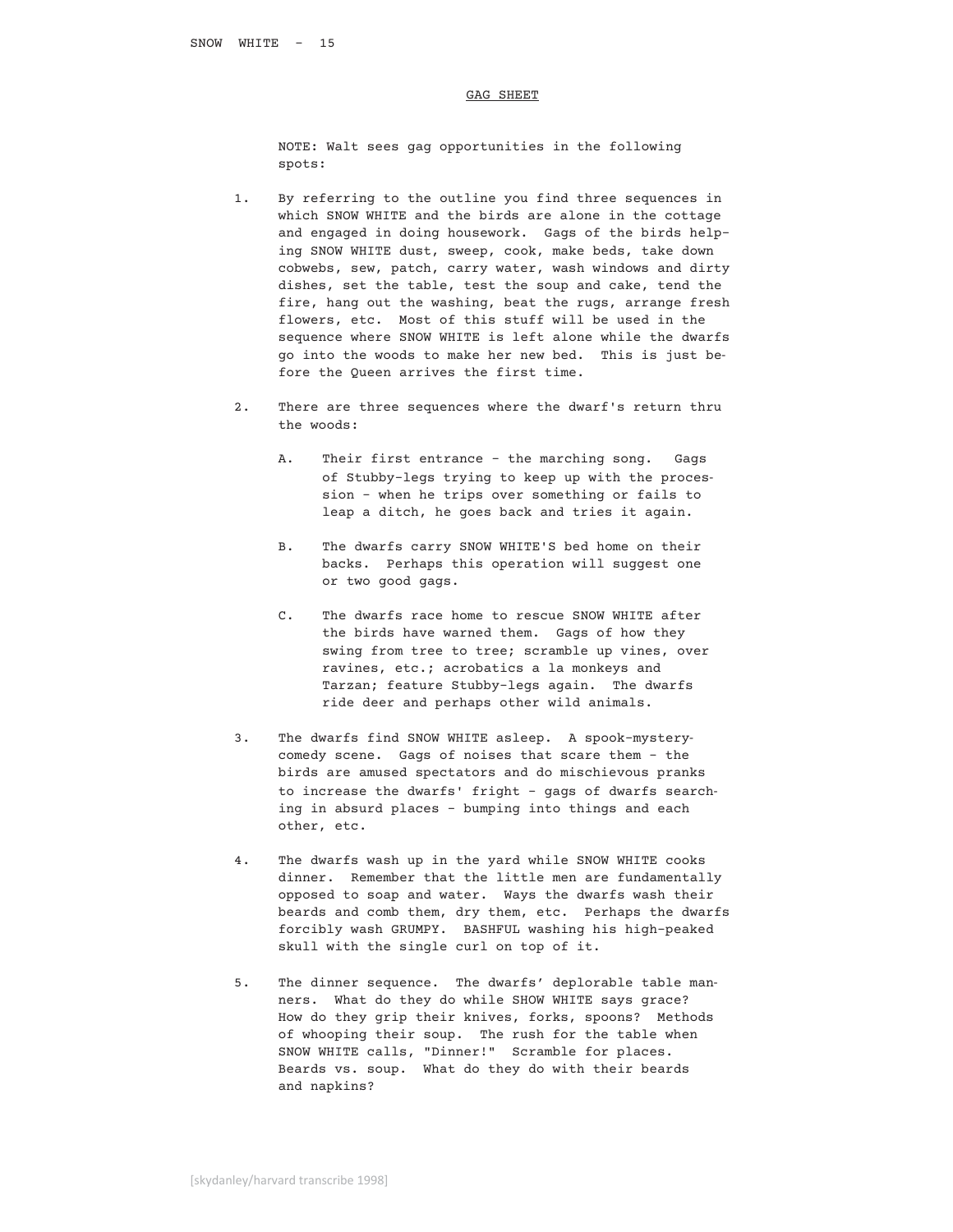- 6. The entertainment after dinner. Dancing, singing, in strumental music on jugs, etc., acrobatics – what can you think of for them to do? Example: a dwarf climbs on another's shoulders and they dance with SNOW WHITE.
- 7. Getting ready for bed after the entertainment. The dwarfs make a place for SNOW WHITE to sleep by putting several of their beds together and screening off a cor ner of the room with their blankets. Where do the dwarfs sleep? In the oven? on shelves?
- 8. The dwarfs hold a lodge meeting in the woods and make SNOW WHITE a bed. Gags of making the bed, the mattress, pillows, bedding, carving, gold inlay, donating hair from their beards and heads. How do the birds and little animals help them?
- 9. The dwarfs pursue the Queen. A chase sequence ending in the Queen's death. The animals take up the chase and help the dwarfs. Tarzan, acrobatic, heroic feats. How does the Queen try to foil them, kill then? It is very important that we find a clever piece of business whereby the Queen, in trying to kill the dwarfs, kills herself.

 For instance: the Queen tries to roll a huge boulder upon her pursuers; she uses a dead limb for a lever; the boulder knocks her over the precipice; or the lever breaks and she falls; or the lever may catapult her over. We are wide open for suggestions as to how the Queen goes over the precipice.

- 10. Gags, especially running gags, growing out of the dwarfs' individual peculiarities:
	- A. SLEEPY and the fly. Throughout the picture, SLEEPY will fall asleep. A fly will always perch on his nose. He never succeeds in outwitting the fly until he crawls into the coffin. Gags upon SLEEPY'S futile efforts to catch the fly. The fly will not have personality.
	- B. JUMPY is extremely ticklish acts as if he ex pected to be goosed at any instant – he is never goosed in the picture – but possibly he backs into things.
	- C. BASHFUL what can we do with his bald, peaked skull? He giggles and squirms. His nervous fingers are always twisting at a button or something.
	- D. We are wide open for any characteristic mannerisms which will make the dwarfs more individual, human, amusing; or any play on these peculiarities which can be developed into gags, especially running gags.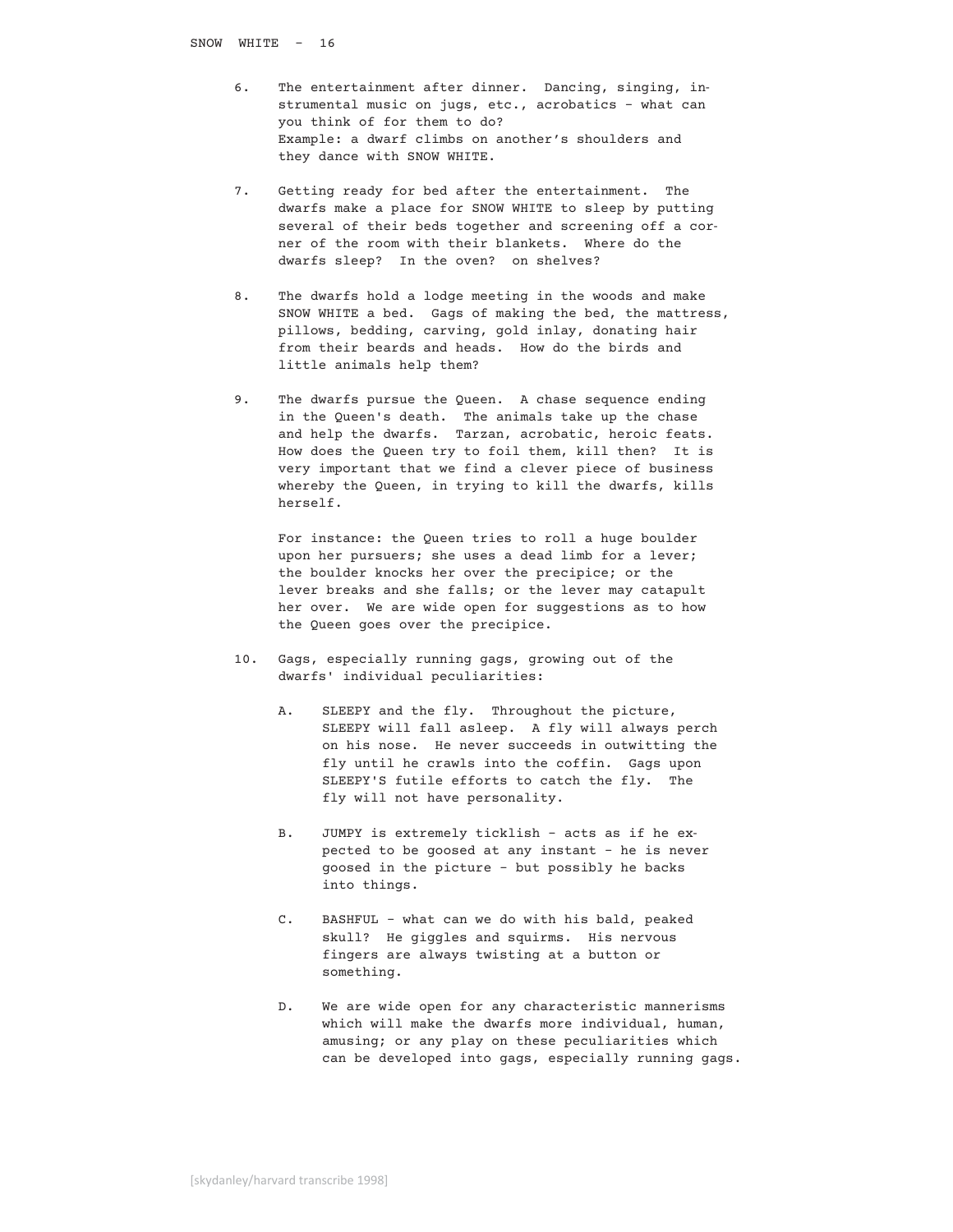- 11. The Queen and Her Witcheries.
	- A. Suggest props in the dungeon and her laboratory that will develop the comedy-gruesome atmosphere. Skulls, bones, skeletons, the curious ingredients of her magic brews. What can we do with them?
	- B. The Queen entertains (?) the Prince by staging a marionette show with the skeletons. She changes her voice and speaks for the skeletons. The two or three skeletons should have distinct personalities. Perhaps the Queen has some little skeletons (her patented shrinking process). How does she work her props to tantalize the Prince and attempt to terrify him?
	- C. Shadows can be very effective in the dungeon and laboratory. The flames under the cauldron and the dancing light of the torches in the well brackets will animate the gruesome shadows. What can we do with the flames and shadows in the way of building our grotesque, woozy atmosphere?
	- D. Before setting out for the dwarfs' cottage, the Queen drinks a magic fluid which transforms her in to (1) a plump, happy, rosy-cheeked peddler; (2) a witchlike, skinny old hag. The transformation takes place slowly. We see her features, body, and clothing change. The chance for quick laughs is illustrated by the following:

 Warts pop out on her face. Long hairs come out of the warts.

- E. Probably the Queen will leave and enter her chamber and the dungeon by a different secret opening each time. Suggest gags for trick sliding panels, gran ite blocks swinging open, various bits of melodram atic-magic-mystery hokum.
- F. Suggests mannerisms, characteristics to build the Queen as a murderous, jealous, arrogant, vain villain. How is her character reflected in the props in her chamber, etc.? What can we do with her raven? (it doesn't talk).
- 12. How do the birds contrive the Prince's escape?

 What devilish death does the Queen prepare for the Prince before she leaves for her last trip to the dwarfs' cot age? We can probably think of a better gag than that of drowning him in his cell.

 We want the suspense of the Prince and his horse tracking the Queen maintained as long as possible. What is it finally that throws them off the track so that the Prince is forced to search for SHOW WHITE for many months? At the present time, we feel that the Queen should not know that the Prince has escaped and is hot on her trail.

 What Doug Fairbanks stunts does the Prince pull in fight ing his way to freedom against terrific odds. His course probably, will be through corridors, stairways, courtyards, moat, drawbridge.